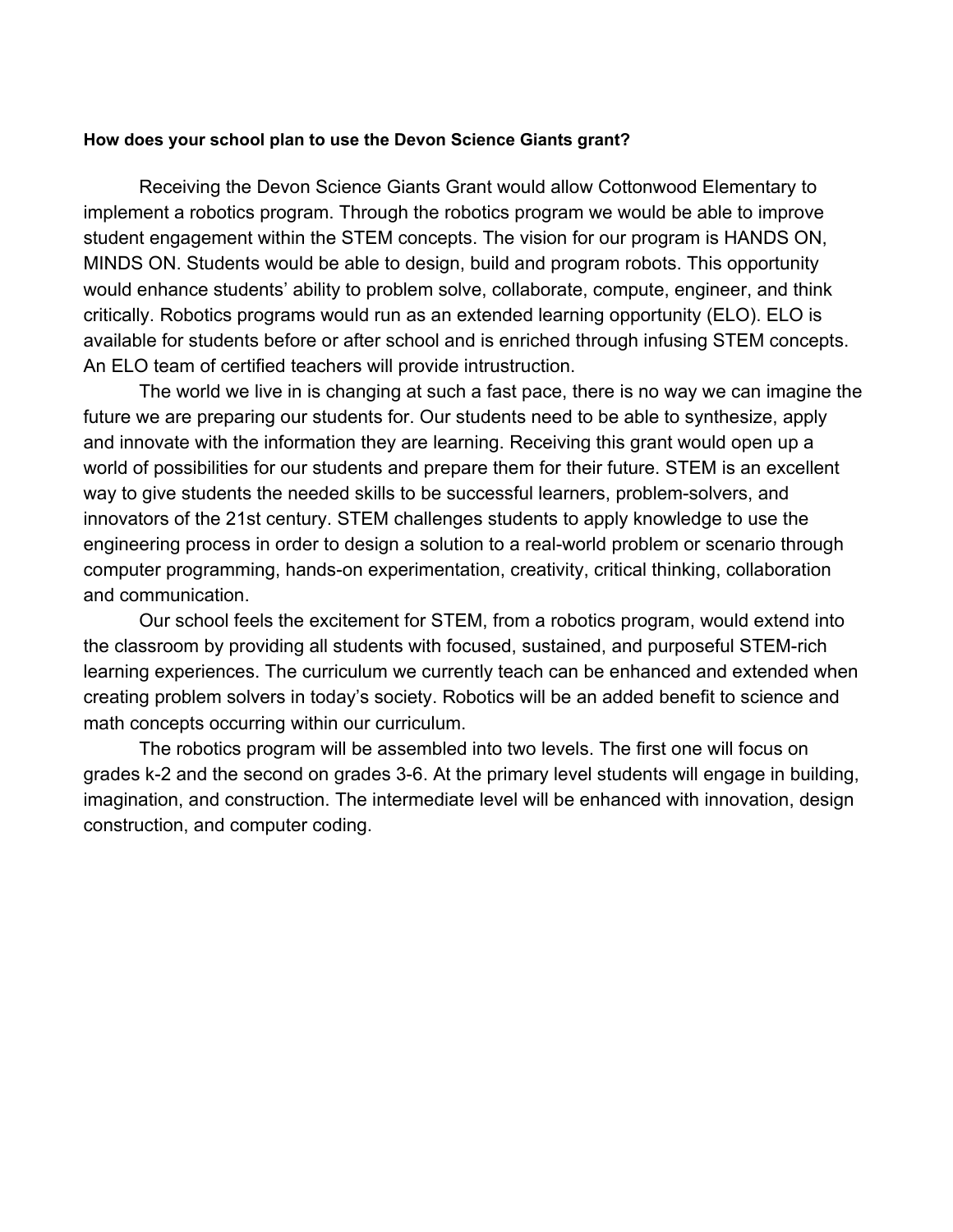## **Describe existing resources being used at the school to foster student interest in science.**

Most resources, currently used to foster student interest in science at Cottonwood Elementary School, are visual and auditory. A vast array of science materials in the building, come from the district curriculum office and are mandated to be returned upon completion of the unit. All teachers receive materials from this center, which is designed to house shared equipment and sent to individual schools when needed. This science center is located forty-five minutes away, however items can be shipped out weekly. Since science materials are not stored in the building, teachers must plan well in advance and cannot immediately enrich a lesson with materials readily available.

Current practices of sharing of information through books, videos, discussions, guest speakers, community experts in the STEM field, and field trips all support the visual/auditory learner. These account for the vast majority of science experiences at Cottonwood, leaving limited opportunities for kinesthetic, hands-on learning. Students at our school are seeing these experiences more in the form of technology through the use of computers, iPads, and laptops. They are missing out on the experience to design, build, collaborate and construct using their creativity and creative thinking capabilities. Many students need these skills that the STEM environment provides in order to gain a deeper knowledge and understanding of concepts being taught. The addition of a robotics program will boost teamwork and problem-solving skills, while helping kids learn how abstract concepts, like mathematics, engineering, and computing actually works in practice.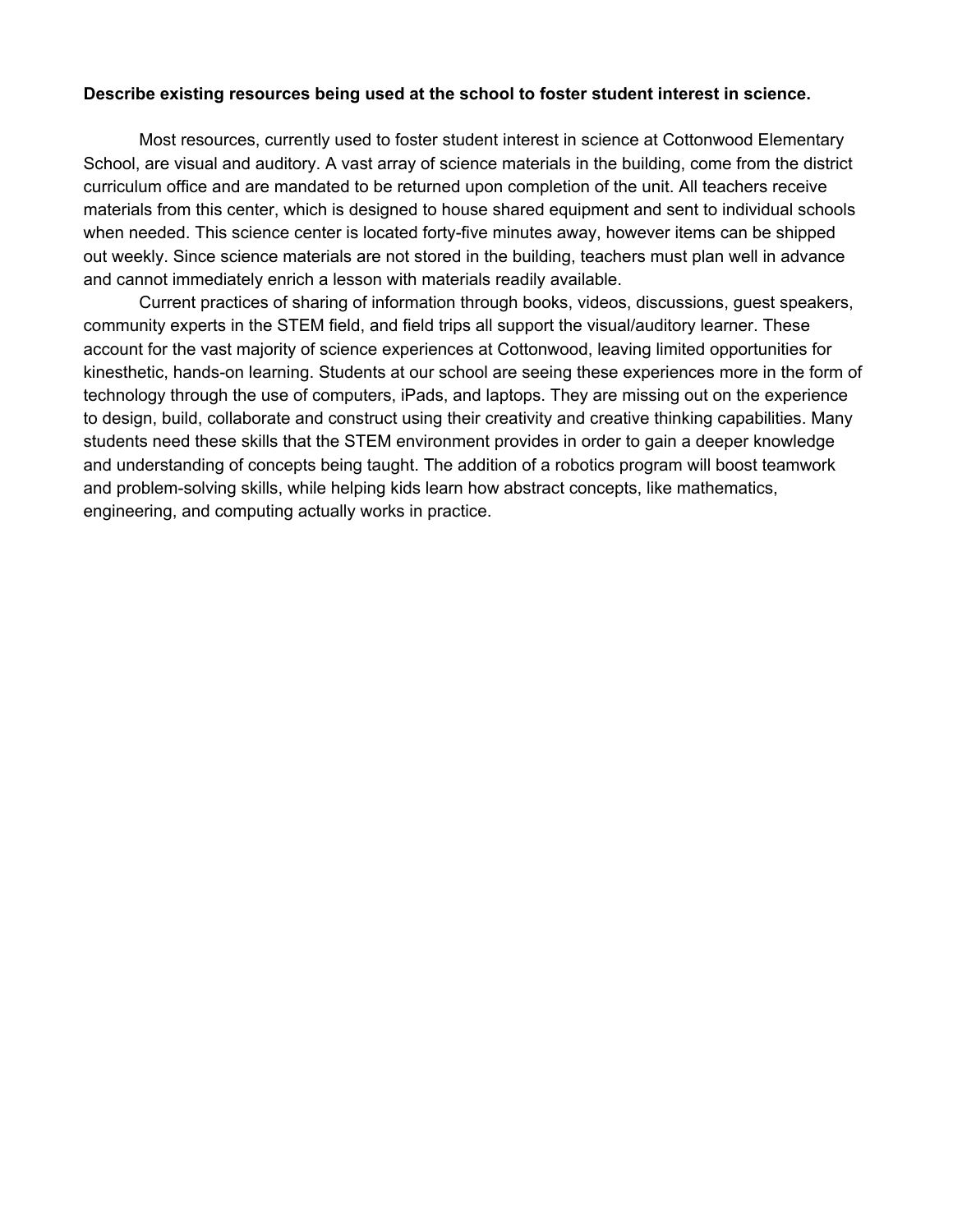# **Explain why your school deserves to win the Devon Science Grants Award and describe how your would quantify success.**

In an energy-rich community, it's easy to see why STEM education is so important. Many students in this community will grow up and work in a STEM-related work field. Research has shown that children who experience STEM education early on will be best equipped in understanding STEM concepts later in their academic careers. As educators, we must integrate STEM lessons into our daily curriculum, giving children a chance to develop a stronger understanding of these skills, as well as cultivate a future interest. The students at Cottonwood Elementary School have had limited access to STEM materials and education. Many students are low socioeconomic status and receive services from Title I.

In the past, students at Cottonwood have performed low in math and science on MAP and state assessments. This validates the need for Cottonwood teachers and students to focus on STEM education and its implementation at our school. This grant would allow our youth the tools and vital materials necessary to succeed in STEM. It would open up a new world of learning, problem-solving, critical thinking, creative design, and exploration that typically hasn't been found within the walls of Cottonwood.

Achievement test data is most widely used as a measure of accountability to gauge success for STEM programs. The opportunity for success for all students is endless and we hope to see growth in student achievement in all subject areas. Test data, however, does not tell the whole story. The mission of our project is to provide a challenging learning environment focused on math, science, and technology, encourage discovery, and foster a culture of innovation and design. Although it is difficult to measure interest, problem-solving abilities, creativity, and exploration, it is essential to do so given the importance of preparing students to be leaders in STEM innovation; and not just be good test takers.

Criterion for our program encompasses a variety of aspects. Such skills as the ability to solve problems and work effectively in teams, indicators of student engagement (participation in before/after school programs, research experiences and partnerships with community entities) as well as the kinds of knowledge and skills measured on state assessments, are at the forefront of our program and will be the best testament of the success of the robotics program.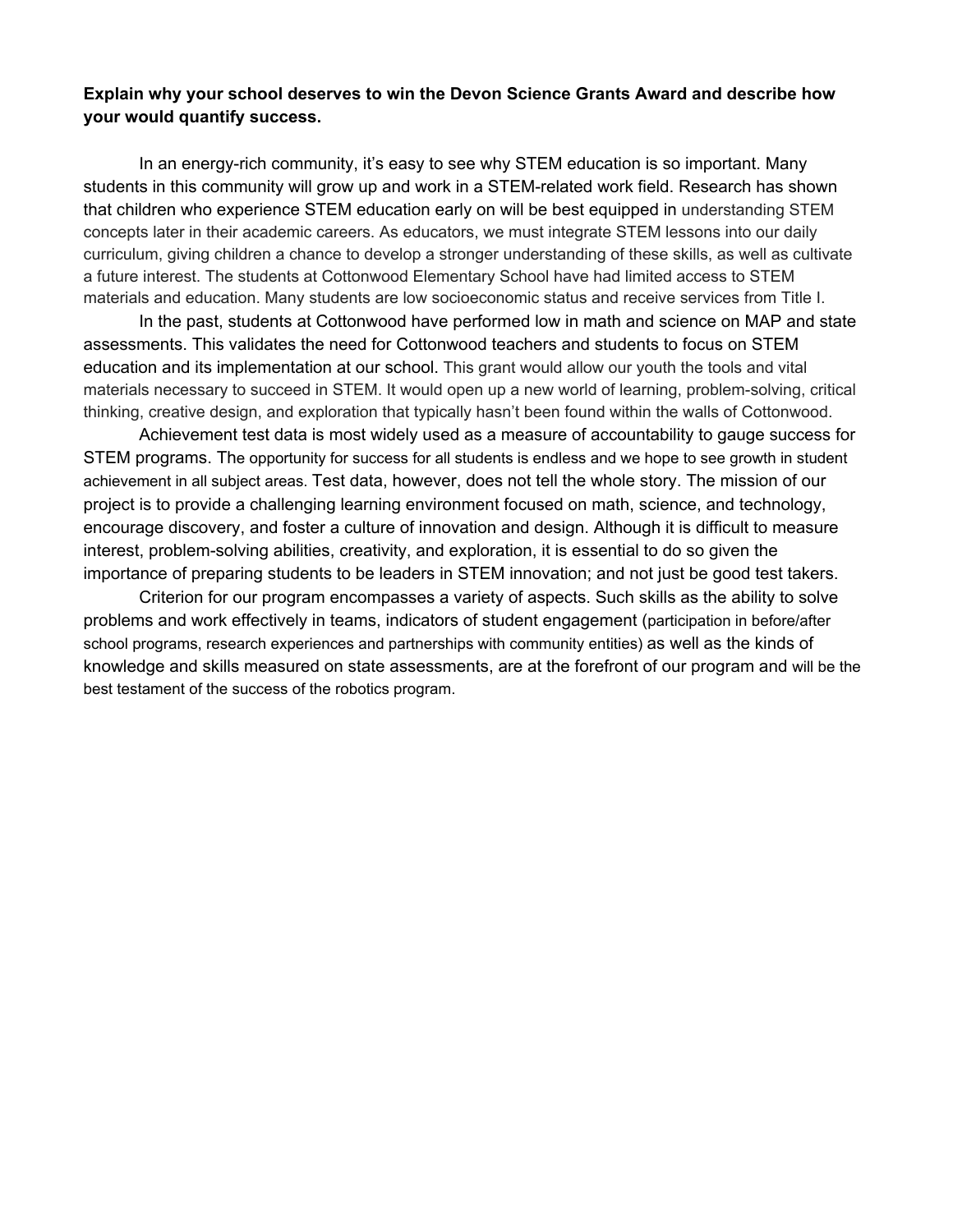#### **If awarded the Devon Science Giant Grant, is the proposed program or project sustainable?**

With sustainability as the fastest growing aspect of education in the 21<sup>st</sup> century, having an understanding of the global world will make our kids future leaders in today's society. Computer coding, programming, and technology are all growing at an extremely fast pace and it is vital we, as educators, keep current with best practices and methodologies for our students. Having a robotics program within our school brings greater opportunities to our students and a deeper understanding of the world around them. Robotic devices are in our everyday lives; from automatic soap dispensers to children's toys. Robots are an engaging, hands-on way of teaching children important concepts like science and math. Even though the robots used in classrooms don't engage in impossible feats and tasks, they are quickly becoming popular in getting children interested in STEM (Science, Technology, Engineering and Mathematics) subjects that can lead to careers later in life.

Recently, in our school district, there has been a push to incorporate more STEM related topics and teaching. Educators are being encouraged to provide STEM-focused learning to all students, not just gifted or "techie" kids. The STEM skill set is to be embedded and relevant to every student's school experience. A robotics program falls in line with these expectations. It prepares students to think critically and solve complex problems, adapt to new technologies, and to communicate and collaborate with their peers. The administrator in our building has an extensive background in science and encourages all teachers in our building to cultivate STEM literacy across all disciplines; as this is best practice. (STEM literacy is the ability a student possesses to apply understanding of how the world works within and across the areas of science, technology, engineering and math.) He understands the need to train students to transfer and apply knowledge and skills across the curricular spectrum rather than isolating each subject area.

To sustain this program's longevity at Cottonwood, a group of science-minded teachers have come together to embark on being a school of change. STEM concepts will be taught in and out of the classroom. A robotics program has been designed with all students in mind and will be used as an Extended Learning Opportunity (ELO). District and school funds will be used to help maintain the ELO program by providing extra resources and run transportation for students. Partnerships will be created with local area businesses and community members to help foster the interest and expertise of those involved. The STEM committee will continue to work towards finding additional grants, offering professional development to Cottonwood teachers, conducting a book study on STEM skills, implementing a STEM-infused school culture, and working closely with the public library to offer similar STEM experiences that foster lifelong learning. We believe students, parents, teachers and the community working together creates an atmosphere conducive for students to grow academically and develop the confidence to be leaders in our community.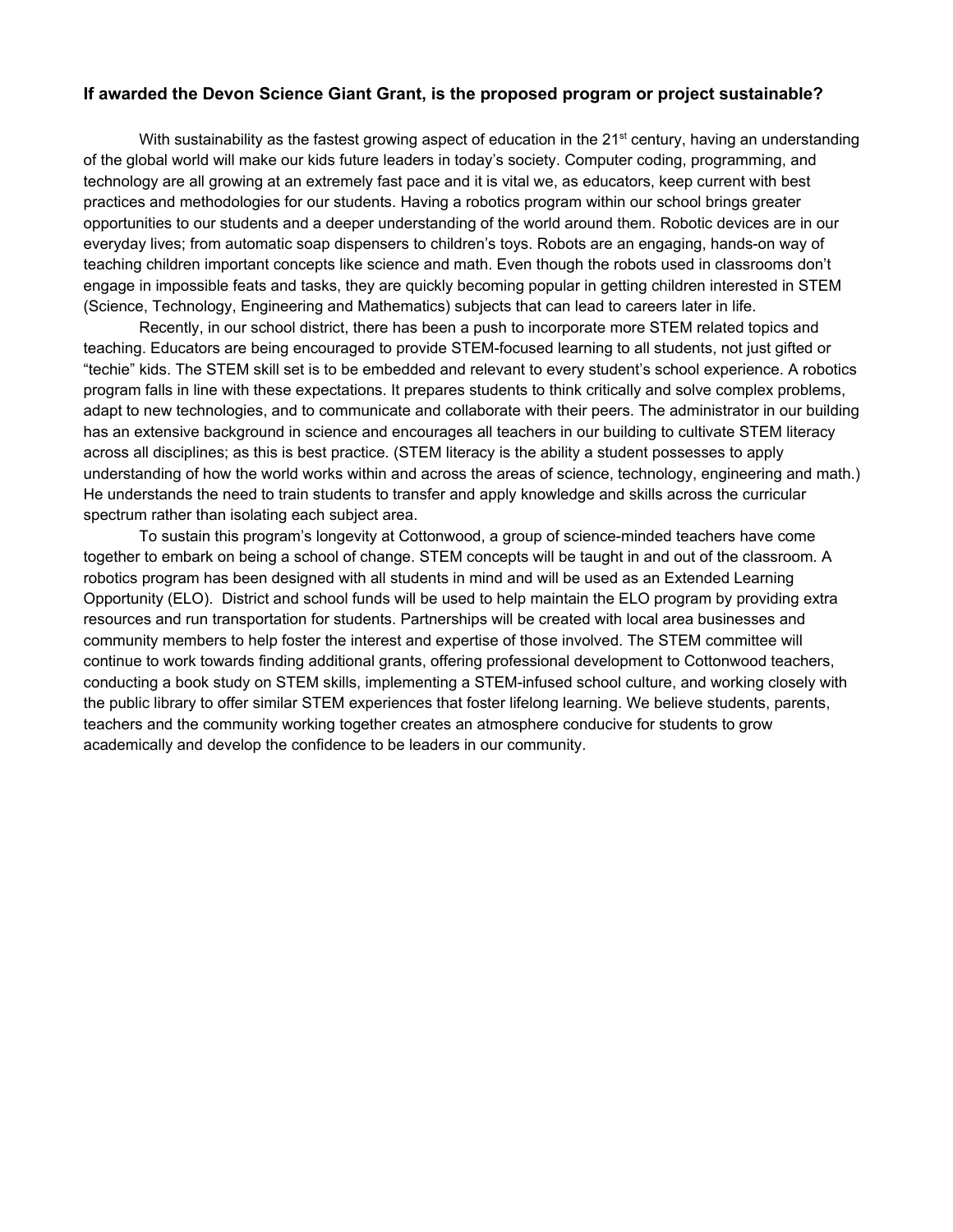# **Please attach a detailed budget.**

| <b>Item Description</b>                                     | Quantity     | <b>Unit Price</b> | <b>Total Cost:</b> |
|-------------------------------------------------------------|--------------|-------------------|--------------------|
| 3D Pen                                                      | 15           | \$49.00           | \$735.00           |
| <b>ABS Filament</b>                                         | 20           | \$20.00           | \$400.00           |
| <b>Ozobot EVO</b>                                           | 10           | \$99.00           | \$990.00           |
| Lego Mindstorms EV3 Core Set 2<br><b>Students/set</b>       | 15           | \$389.95          | \$5,849.25         |
| <b>EV3 Expansion Set - 2</b><br><b>Students/set</b>         | 15           | \$101.95          | \$1,529.25         |
| <b>Boost Creative Toolbox</b>                               | 5            | \$159.99          | \$799.95           |
| <b>Pneumatics Add-on Set 2</b><br><b>Students/set</b>       | 3            | \$73.95           | \$221.85           |
| <b>Lego Education WeDo 2.0 Core</b><br>Set - 2 Students/set | 15           | \$175.95          | \$2,639.25         |
| <b>Simple &amp; Powered Machine Set -</b><br>2 students/set | $\mathbf{3}$ | \$169.95          | \$509.85           |
| EV3 Space Challenge Set - 6<br>students/set                 | 1            | \$225.95          | \$225.95           |
| <b>Renewable Energy Add-on Set</b>                          | $\mathbf{3}$ | \$115.95          | \$347.85           |
|                                                             |              |                   | 14248.20           |